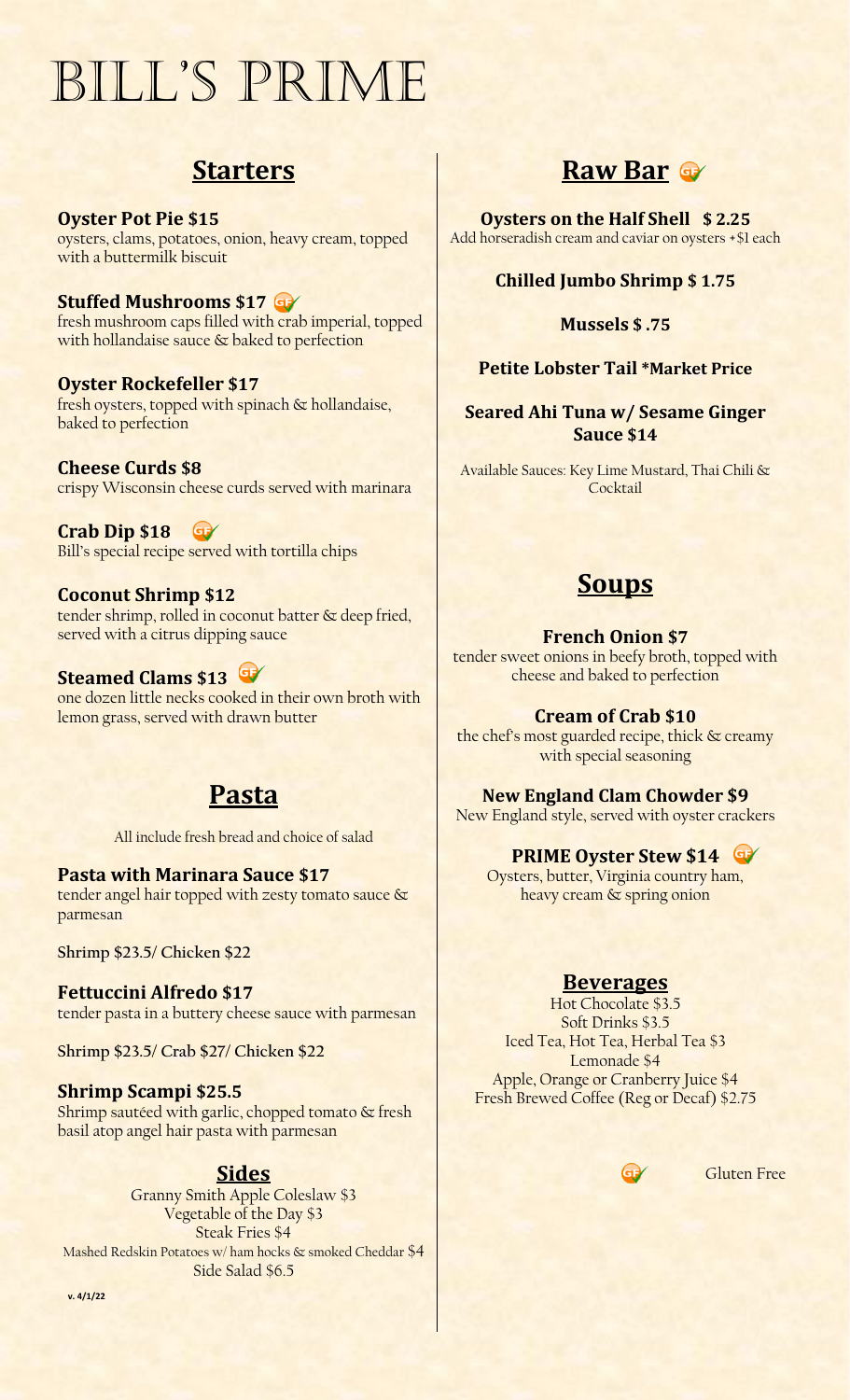# **Prime Cuts**

#### **Filet Mignon \$42**

ten-ounce, hand cut prime beef tenderloin, chargrilled to your liking

#### **Surf & Turf ~Market Priced**

sixteen-ounce lobster tail (stuffed with crab imperial upon request) & a ten-ounce tenderloin

#### **Herb Roasted Prime Rib \$38**

a hearty cut, dry rubbed with our house seasoning & slow roasted by our chef's, served with au jus

# **Center Cut New York Strip \$39**

fourteen ounces of hand cut prime aged beef

# **TOP OFF ANY STEAK**

Sautéed Mushrooms \$5 Stilton Bleu Cheese Crusted \$7 Jumbo Shrimp \$7 Scallops \$10.5 Oscar Style (crab cake, asparagus & hollandaise) \$15

#### **Cooking Temps**

**Rare-**cool red center **Med Rare-**warm red center **Medium-** warm pink center **Med Well-** slightly pink **Well Done-** brown center

# **From the Land**

#### **Pork Shank Osso Bucco \$36**

slow roasted with barbecue demi glaze, served atop stone ground cheese grits

#### **Baby Beef Liver \$23**

Pan fried with sautéed onions & Applewood bacon, served with gravy

#### **All entrees include your choice of:**

 **Caesar, Garden or Tropical Shrimp Salad**

 $\boldsymbol{\mathcal{R}}$ **ONE OF THE FOLLOWING VEGETABLES:** 

# **Baked Potato**

**Steak Fries**

## **Granny Smith Apple Coleslaw**

#### **Vegetable of the Day**

**Mashed Red Skin Potatoes w/ ham hocks & smoked Cheddar**

#### **PLATE SHARE CHARGE \$5**

 Warning: Consuming raw or undercooked meats, poultry, seafood, shellfish or eggs may increase your risk of foodborne illness.

**v. 4/1/22**

# **Seafood Entrees**

#### **Colossal Lobster Tail ~Market Priced**

sixteen-ounce lobster tail, stuffed with crab imperial, broiled to perfection & served with drawn butter

## **Crab Cakes \$39**

Bill's original recipe fried or broiled with hollandaise

#### **Cioppino \$37**

Italian stew of mussels, shrimp, scallops, clams, fresh fish, petite lobster tail, basil & tomato served with a toasted baguette

#### **Sea Scallops \$30 Ge**

tender and full of flavor, served fried or broiled

# **Crab Imperial \$39**

our chef's secret recipe using backfin crab meat topped with hollandaise sauce

#### **Jumbo Shrimp \$25**

deep fried golden brown & served with cocktail sauce

#### **Stuffed Shrimp \$32** Ge broiled

jumbo shrimp stuffed with crab imperial, served fried or broiled

#### **Shrimp & Grits \$30**

sautéed jumbo shrimp, served atop creamy pepper jack cheese grits with chopped tomato, bacon & scallions

#### **Shrimp & Scallop Brochettes \$28**

skewered shrimp, scallops, onion, peppers, tomatoes & mushrooms served on angel hair pasta with shaved Parmesan

#### **Flounder \$27.5 o** broiled/blackened

famous at Bill's since the 1960's, served fried, broiled or blackened.

#### **Smothered Flounder \$38**

Flounder filet topped with crab imperial, shrimp, scallops & hollandaise baked to perfection

#### **Clam Strips \$23**

tender cuts of clams, breaded & deep fried

#### **Seafood Norfolk \$31**

sautéed crabmeat, tender shrimp & sea scallops, topped with butter and cheese sauce

#### **Chincoteague Oysters \$29.5**

genuine Chincoteague salt oysters lightly breaded & deep fried

#### **Fried Seafood Feast \$36**

A bowl of clam chowder, fish, crab cake, shrimp, scallops, clam strips and oysters

#### **Broiled Seafood Feast \$36**

A bowl of clam chowder, fish, crab imperial, shrimp, scallops, roasted clams and oysters